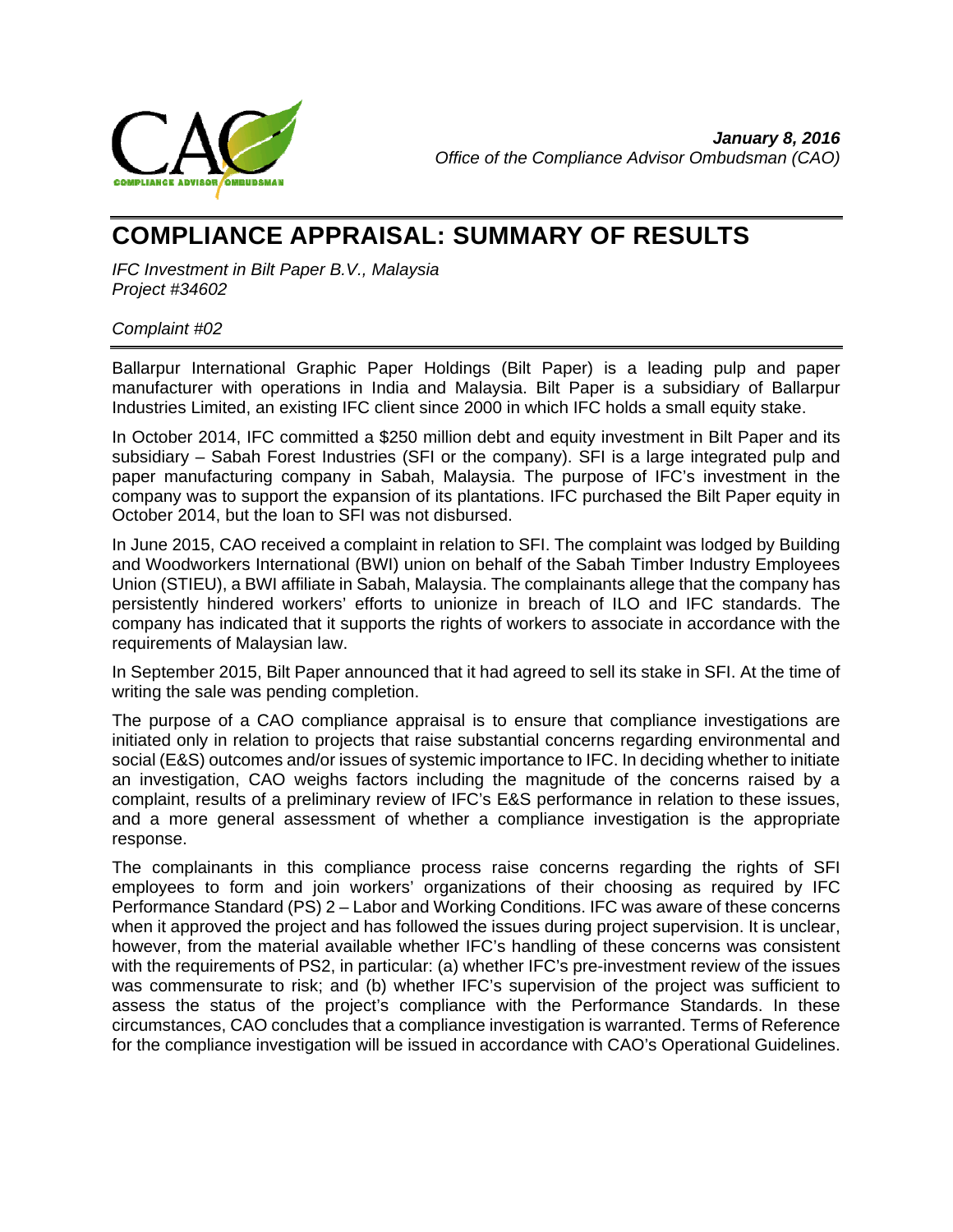## **About CAO**

*CAO's mission is to serve as a fair, trusted, and effective independent recourse mechanism and to improve the environmental and social accountability of IFC and MIGA.* 

CAO (Office of the Compliance Advisor Ombudsman) is an independent post that reports directly to the President of the World Bank Group. CAO reviews complaints from communities affected by development projects undertaken by the two private sector arms of the World Bank Group, the International Finance Corporation (IFC) and the Multilateral Investment Guarantee Agency (MIGA).

For more information about CAO, please visit www.cao-ombudsman.org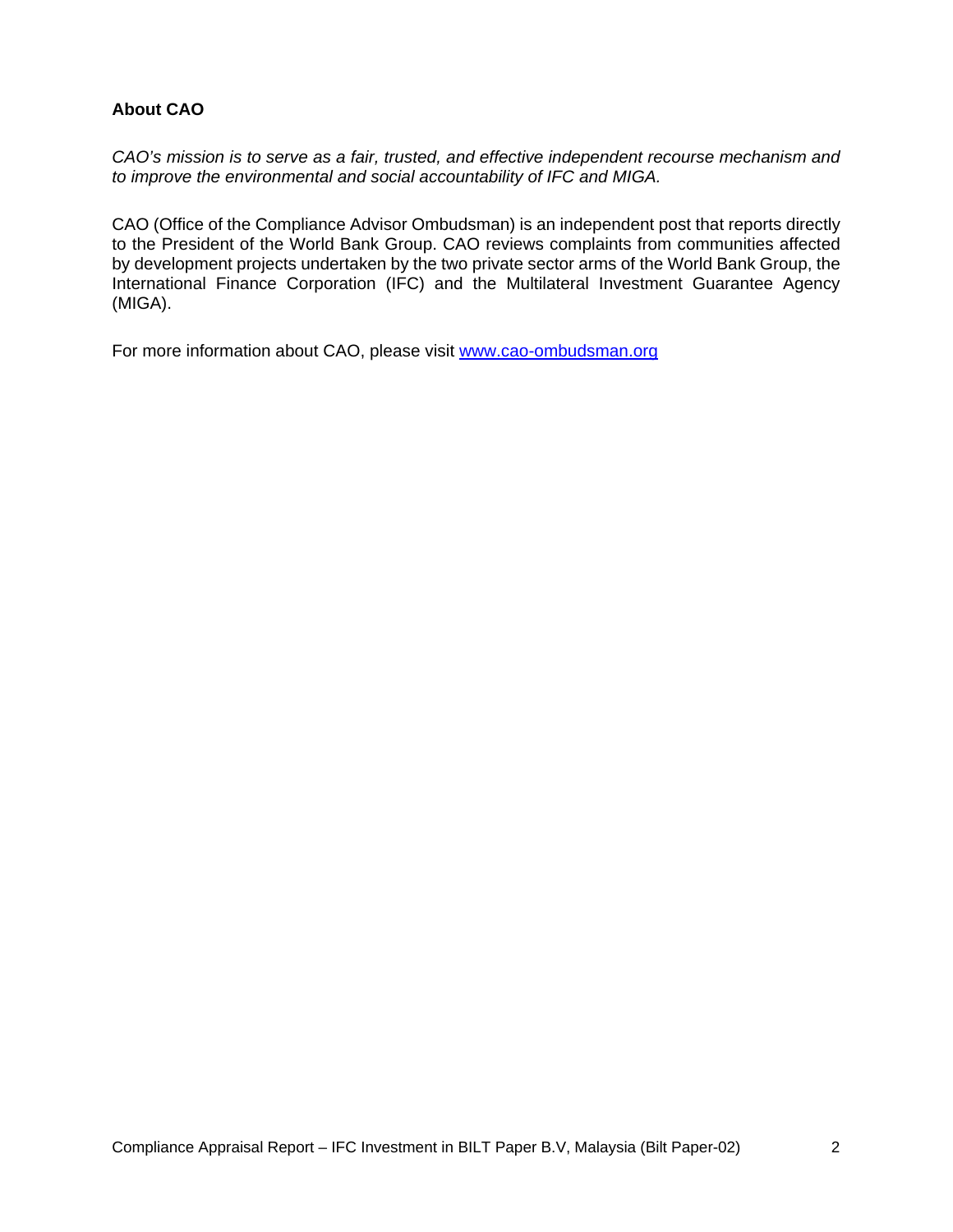# **Table of Contents**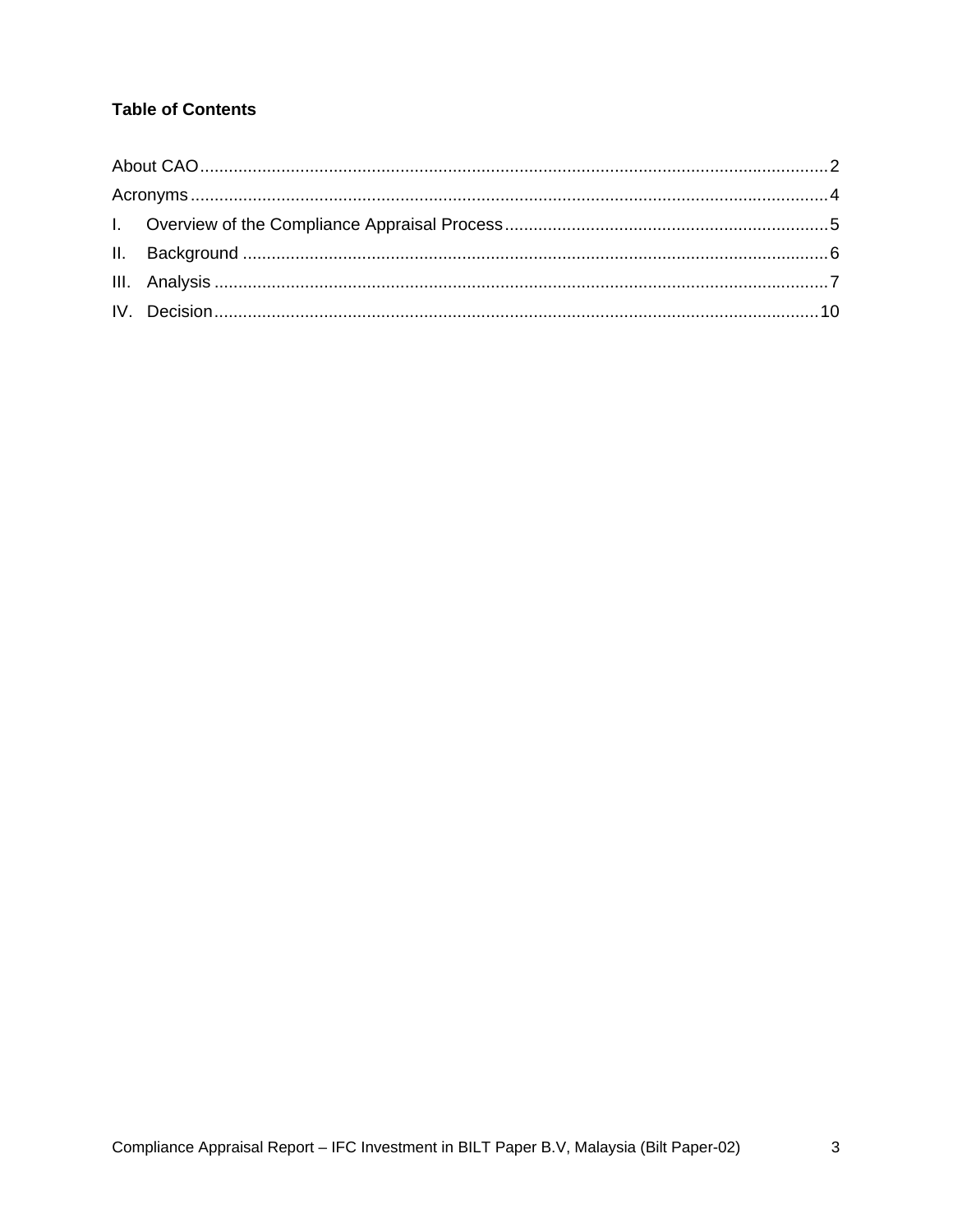# **Acronyms**

| <b>Acronym</b> | <b>Definition</b>                                     |
|----------------|-------------------------------------------------------|
| <b>BIGPH</b>   | <b>Ballarpur International Graphic Paper Holdings</b> |
| <b>BILT</b>    | <b>Ballarpur Industries Limited</b>                   |
| <b>BWI</b>     | <b>Building and Woodworkers International</b>         |
| CAO            | Office of the Compliance Advisor Ombudsman            |
| E&S            | <b>Environmental and Social</b>                       |
| <b>ESAP</b>    | <b>Environmental and Social Action Plan</b>           |
| <b>ESRS</b>    | <b>Environmental and Social Review Summary</b>        |
| <b>HR</b>      | Human Resources                                       |
| <b>IFC</b>     | <b>International Finance Corporation</b>              |
| <b>ITC</b>     | <b>Integrated Timber Complex</b>                      |
| <b>ITP</b>     | <b>Industrial Tree Plantation</b>                     |
| <b>JCC</b>     | Joint Consultative Committee                          |
| <b>LWCA</b>    | Labor and Work Conditions Audit                       |
| <b>MIGA</b>    | Multilateral Investment Guarantee Agency              |
| <b>MTPA</b>    | Million Tons Per Annum                                |
| <b>NFM</b>     | Natural Forest Management                             |
| PnP            | Pulp and Paper                                        |
| <b>PS</b>      | <b>Performance Standard</b>                           |
| <b>SFI</b>     | Sabah Forest Industries (subsidiary of BILT)          |
| <b>SFIEU</b>   | Sabah Forests Industries Employees Union              |
| <b>SP</b>      | Sustainability Policy (IFC)                           |
| <b>STIEU</b>   | Sabah Timber Industry Employees Union                 |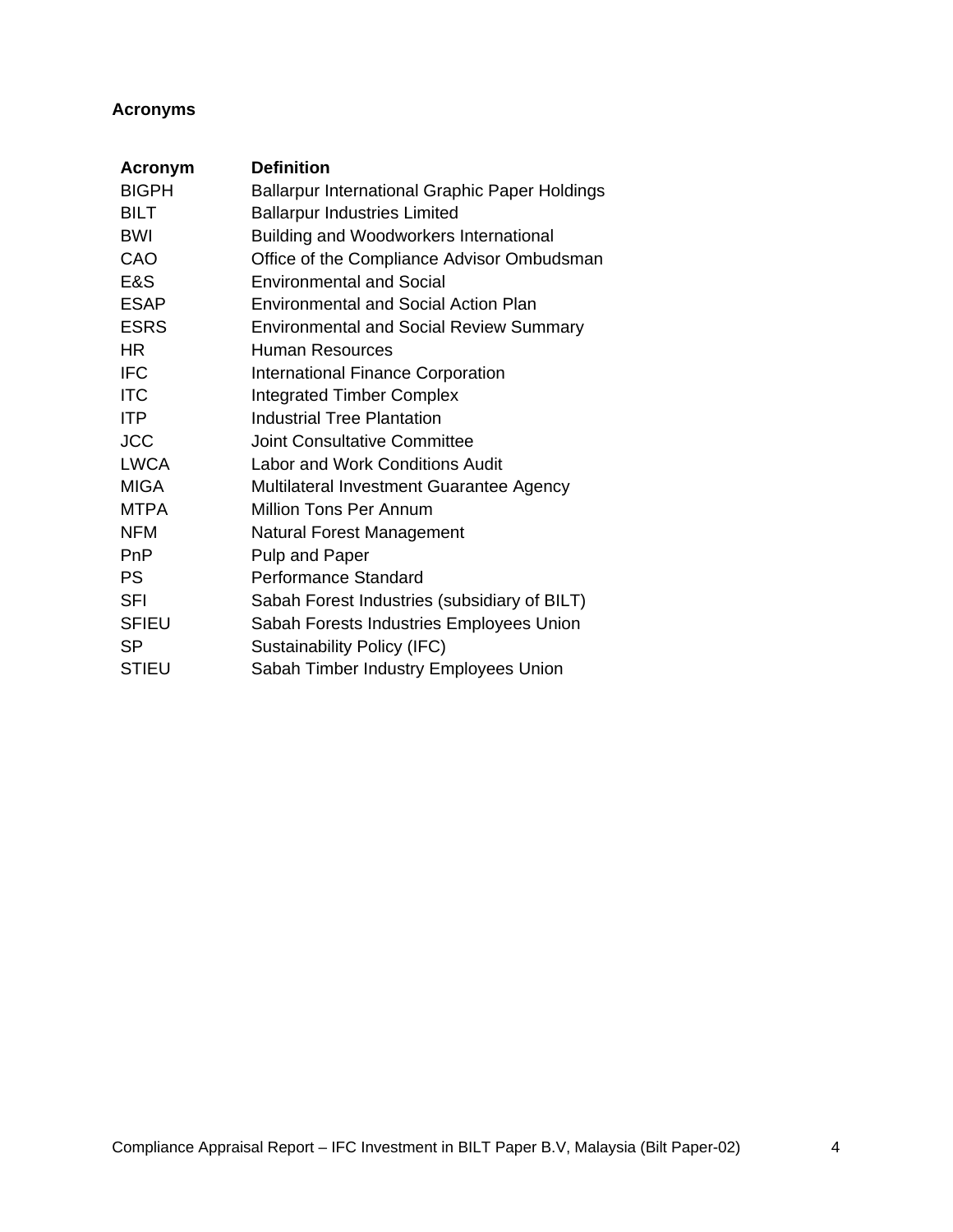## **I. Overview of the Compliance Appraisal Process**

When CAO receives a complaint about an IFC or MIGA project, the complaint is referred for assessment. If CAO concludes that the parties are not willing or able to reach a facilitated solution, the case is transferred to the CAO compliance function for appraisal and potential investigation.

A compliance appraisal can also be triggered by the CAO vice president, IFC/MIGA management, or the president of the World Bank Group.

The focus of the CAO compliance function is on IFC and MIGA, not their client. This applies to all IFC's business activities, including the real sector, financial markets and advisory. CAO assesses how IFC/MIGA assured itself/themselves of the performance of its business activity or advice, as well as whether the outcomes of the business activity or advice are consistent with the intent of the relevant policy provisions. In many cases, however, in assessing the performance of the project and IFC's/MIGA's implementation of measures to meet the relevant requirements, it will be necessary for CAO to review the actions of the client and verify outcomes in the field.

In order to decide whether a compliance investigation is warranted, CAO first conducts a compliance appraisal. The purpose of the compliance appraisal process is to ensure that compliance investigations are initiated only for those projects that raise substantial concerns regarding environmental and/or social outcomes, and/or issues of systemic importance to IFC/MIGA.

To guide the compliance appraisal process, CAO applies several basic criteria. These criteria test the value of undertaking a compliance investigation, as CAO seeks to determine whether:

- There is evidence of potentially significant adverse environmental and/or social outcome(s) now, or in the future.
- There are indications that a policy or other appraisal criteria may not have been adhered to or properly applied by IFC/MIGA.
- There is evidence that indicates that IFC's/MIGA's provisions, whether or not complied with, have failed to provide an adequate level of protection.

In conducting the appraisal, CAO will engage with the IFC/MIGA team working with the specific project and other stakeholders to understand which criteria IFC/MIGA used to assure itself/themselves of the performance of the project, how IFC/MIGA assured itself/themselves of compliance with these criteria, how IFC/MIGA assured itself/themselves that these provisions provided an adequate level of protection, and, generally, whether a compliance investigation is the appropriate response. After a compliance appraisal has been completed, CAO can close the case or initiate a compliance investigation of IFC or MIGA.

Once CAO concludes a compliance appraisal, it will advise IFC/MIGA, the World Bank Group President, and the Board in writing. If a compliance appraisal results from a case transferred from CAO's dispute resolution, the complainant will also be advised in writing. A summary of all appraisal results will be made public. If CAO decides to initiate a compliance investigation as a result of the compliance appraisal, CAO will draw up terms of reference for the compliance investigation in accordance with CAO's Operational Guidelines.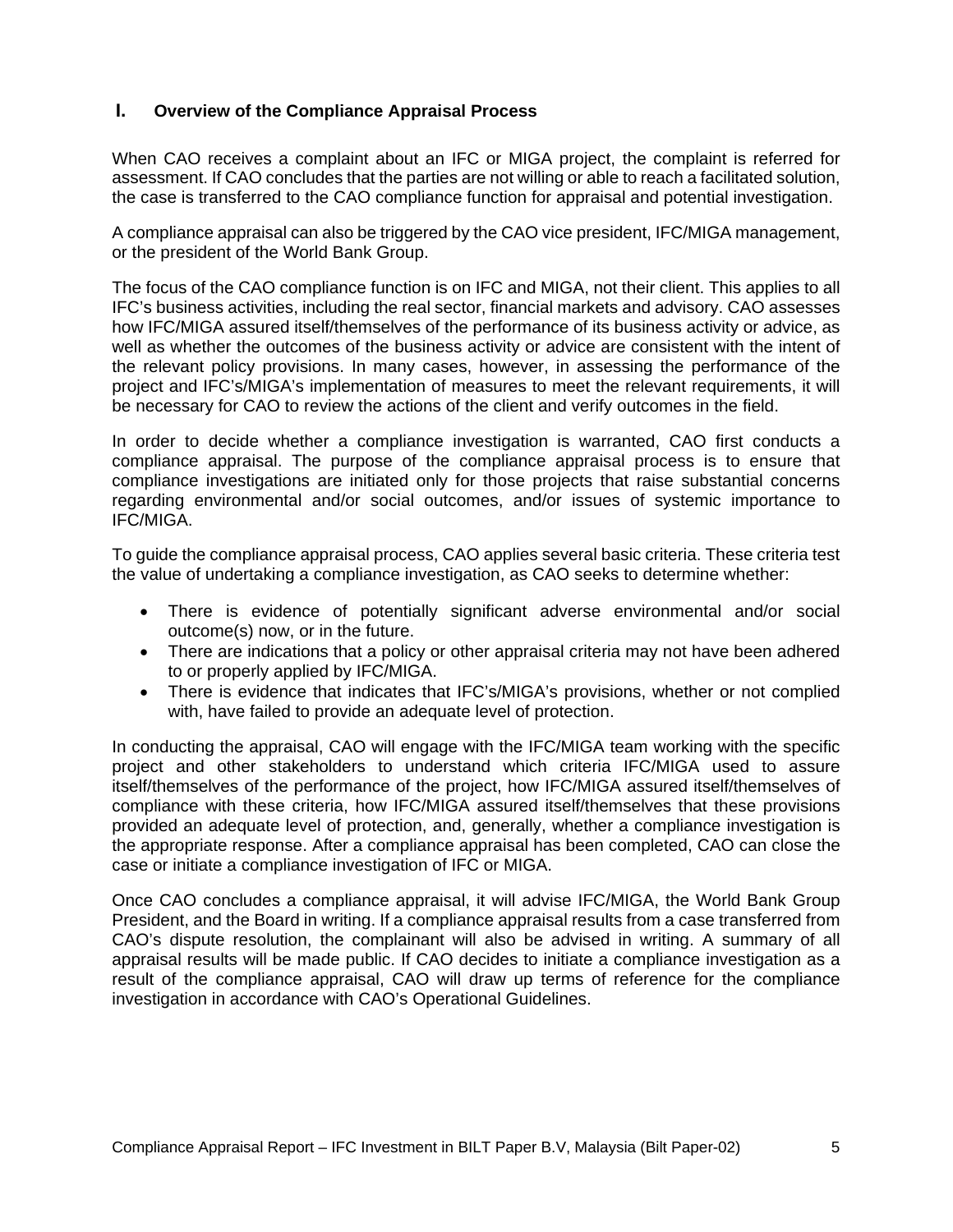## **II. Background**

#### **Investment**

Ballarpur International Graphic Paper (Bilt Paper) is a leading pulp and paper manufacturer in India and Malaysia. Bilt Paper is a subsidiary of Ballarpur Industries Limited, an existing IFC client in which IFC holds a small equity stake (projects #10066 and #20798). These earlier investments were made prior to IFC's adoption of the Performance Standards.

In August 2014, the IFC Board approved a \$250 million debt and equity investment in Bilt Paper and its subsidiary – Sabah Forest Industries (SFI or the company). The purpose of the investment at the corporate level was to i) support the client in sourcing wood from rural households utilizing modern farming techniques; ii) implement changes in the company's forestry operations; iii) support the company to obtain Forest Stewardship Council or similar certification; and, iv) implement an IFC Performance Standard environmental and social management system.<sup>1</sup>

The company has an integrated pulp and paper manufacturing unit with a 243,033 million tons per annum (mtpa) pulp and 144,210 mtpa paper manufacturing capacity in Sabah, Malaysia ("the project"). The Malaysian government established the project in 1982. In order to ensure sustainability of raw material supply, a captive forest cum plantation concession was leased to SFI. The concession includes approximately 104,000ha of land zoned for Natural Forest Management (NFM); approximately 171,000ha of land zoned for Industrial Tree Plantation (ITP), which can be converted to plantation for feeding raw material to the pulp mill; and approximately 12,000ha of land for which the company has title. Bilt Paper acquired the company and the forest cum plantation concession lease in 2007. The purpose of IFC's investment in the project was to support plantation expansion.2 IFC purchased the Bilt Paper equity in October 2014, but the loan to SFI was not disbursed.

In September 2015, Bilt Paper announced that it had agreed to sell its entire stake in SFI to a Malaysisan company, Pandawa Sakti.<sup>3</sup> At the time of writing the sale was pending completion.

#### **Complaint and CAO Assessment**

In June 2015, CAO received a complaint in relation to the company's operations in Sabah, Malaysia. The complaint was lodged by the Building and Woodworkers International (BWI) union on behalf of the Sabah Timber Industry Employees Union (STIEU), a BWI affiliate in Sabah. The complaint raised labor concerns regarding freedom of association for SFI workers and the company's non-compliance with provisions of IFC's Performance Standard 2 (PS2) on Labor and working conditions.

As documented in the CAO Assessment Report<sup>4</sup>, the complainants reiterated their concerns about the lack of freedom of association and collective bargaining within SFI's operations in Malaysia. They explained that rather than engaging with the workers in good faith, the company has persistently hindered the workers efforts to unionize. They further informed CAO that SFI has filed three judicial reviews of STIEU's voting process which legally challenges STIEU's effort to

 <sup>1</sup> IFC Disclosure website (PN 34602), Summary Investment Information. See http://goo.gl/YJmiFl 2 IFC Disclosure website (PN 34602), Environmental and Social Review Summary (ESRS). See

http://goo.gl/gE9LnQ<br><sup>3</sup> Livemint (Sept. 2015) *Bilt to sell entire stake in SFI, http://goo.gl/sKxbNh*<br><sup>4</sup> CAO Assessment Report – Second Complaint regarding IFC investment in Bilt Paper B.V. See

http://goo.gl/LoEbLw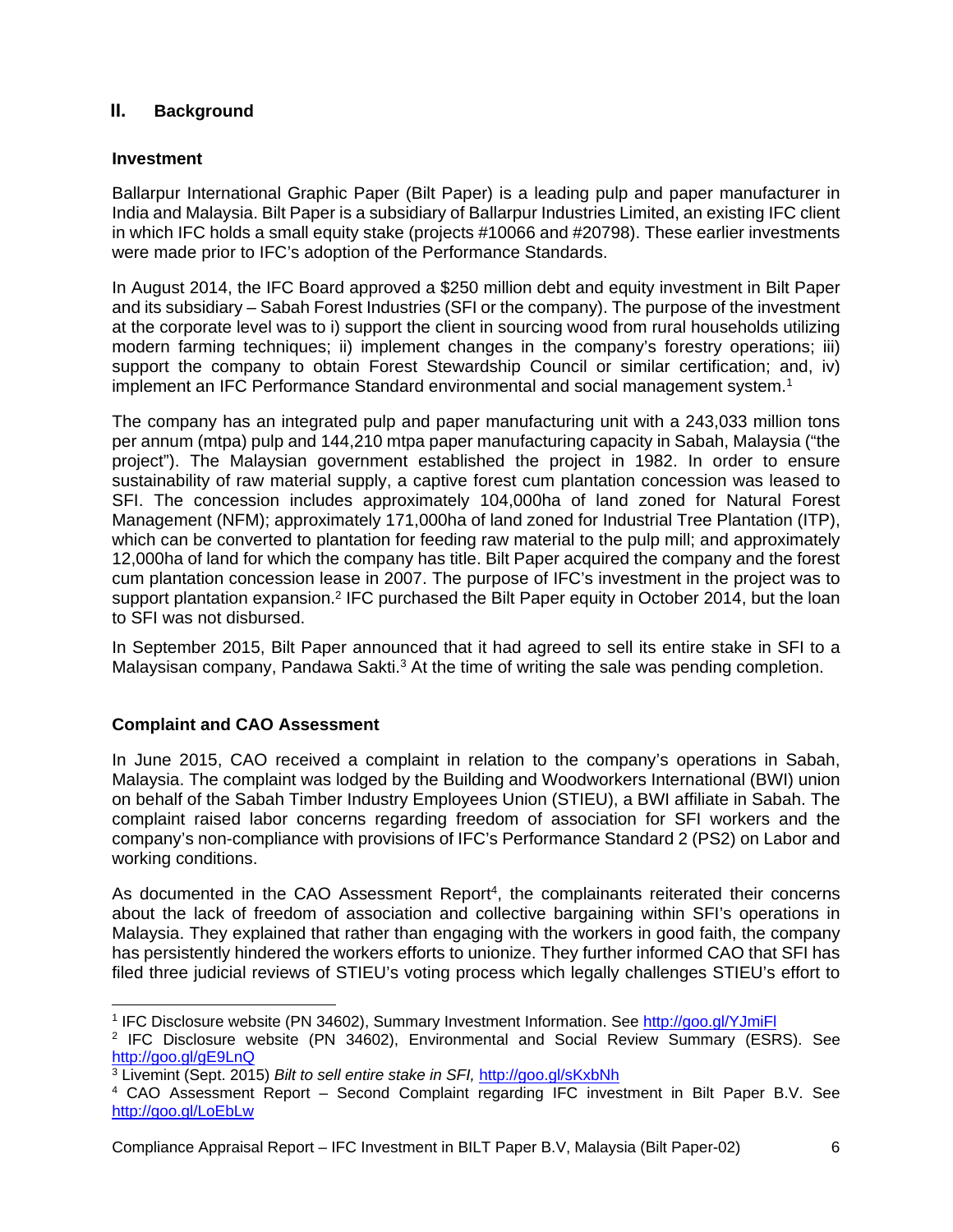gain recognition. The complainants contend that these actions by SFI contravene Malaysia's labor law on freedom of association as well as IFC's PS2. They report having raised their concerns both with the company and IFC, but do not believe that subsequent actions have addressed the issue or allowed the workers to freely choose a union to represent them.

The company expressed their support for workers to unionize. However, they stated that based on their understanding, the current set up of STIEU does not meet the requirements for recognition under Malaysian law (Trade Unions Act 1955). As a result, SFI has challenged the legality of STIEU.

The complainants indicated a preference for the case to be handled by CAO's compliance function. Since a CAO dispute resolution process requires voluntary agreement to participate by the complainant and Company at a minimum, this complaint was referred to the CAO compliance function in October 2015.

## **III. Analysis**

This section outlines IFC's E&S policies and procedures as applicable to the project. It then considers IFC's performance against these standards during preparation and implementation of the project and in the context of the issues raised by the complainant.

#### **IFC Policies and Procedures**

IFC's investment in the company was made in the context of its 2012 Policy on Environmental and Social Sustainability ("the Sustainability Policy" or SP) and Performance Standards (PS), together referred to as the Sustainability Framework and effective as of January 1, 2012. Through the Sustainability Framework, "IFC seeks to ensure, through its due diligence, monitoring, and supervision efforts, that the business activities it finances are implemented in accordance with the requirements of the Performance Standards.5"

The Sustainability Policy provides that IFC will undertake a process of E&S due diligence in a manner that is "commensurate with the nature, scale, and stage of the business activity and with [its] level of E&S risks and impacts.<sup>6"</sup> As a result, IFC "weighs the costs and benefits of the proposed business activity" and presents these to its Board for approval. The E&S due diligence is designed to allow IFC to finance only "investment activities that are expected to meet the requirements of the Performance Standards.7"

At the pre-investment stage, IFC is required to consider the application of Performance Standard 2: Labor and Working Conditions (PS2) in relation to the client's employees. Relevant to this compliance appraisal, IFC is required to assure itself that the client will comply with the following PS2 provisions that relate to "Workers' Organizations":

 "In countries where national law recognizes workers' rights to form and to join workers' organizations of their choosing without interference and to bargain collectively, the client

-

<sup>&</sup>lt;sup>5</sup> IFC Sustainability Policy, paragraph 7- http://goo.gl/v7B5cH<br><sup>6</sup> IFC Sustainability Policy, paragraph 6

<sup>7</sup> IFC Sustainability Policy, paragraph 22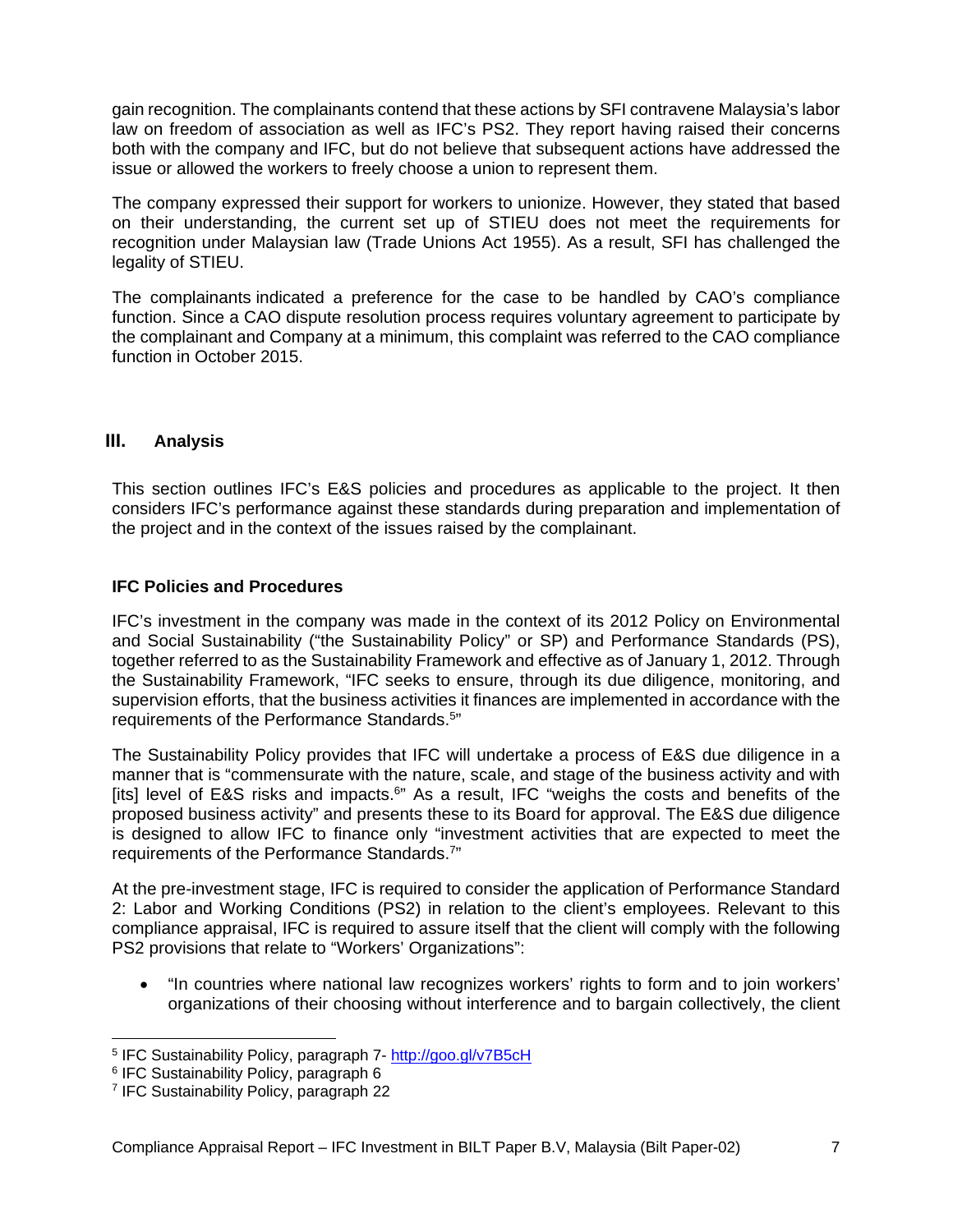will comply with national law. Where national law substantially restricts workers' organizations, the client will not restrict workers from developing alternative mechanisms to express their grievances and protect their rights regarding working conditions and terms of employment. The client should not seek to influence or control these mechanisms",<sup>8</sup> and

 "In either case described in above paragraph, and where national law is silent, the client will not discourage workers from electing worker representatives, forming or joining workers' organizations of their choosing, or from bargaining collectively, and will not discriminate or retaliate against workers who participate, or seek to participate, in such organizations and collective bargaining. The client will engage with such workers' representatives and workers' organizations, and provide them with information needed for meaningful negotiation in a timely manner. Workers' organizations are expected to fairly represent the workers in the workforce.<sup>9"</sup>

Where IFC identifies gaps during its pre-investment review, to ensure the business activity of the client meets the Performance Standards, IFC and the client agree on an Environmental and Social Action Plan (ESAP) which includes any necessary conditions of IFC's investment.<sup>10</sup> Prior to approval, IFC is required to disclose an Environmental and Social Review Summary (ESRS) detailing the findings and recommendations from its pre-investment review.

Following approval and disbursement IFC is responsible for supervising the E&S performance of its investments. The purpose of supervision is to obtain information to assess the status of the project's compliance with the Performance Standards and other specific E&S requirements agreed at commitment.11 If the client fails to comply with its E&S commitments, as expressed in the environmental and social conditions for investment, IFC will work to bring it back into compliance to the extent feasible, and if the client fails to reestablish compliance, IFC will exercise remedies as appropriate.12

## **IFC's Appraisal and Supervision of Environmental and Social Risks**

This section of the appraisal analyzes IFC's performance against its policies and procedures prior to commitment and during the supervision of the project in the context of the labor concerns raised by the complainants.

Labor related issues were considered part of IFC's pre-investment E&S review of the company. The findings of IFC's review are documented in IFC's Environmental and Social Review Summary (ESRS) of June 2014.13 At this point, IFC also reviewed the company's Human Resources (HR) policies and procedures and a Labor and Working Conditions Audit (LWCA)<sup>14</sup> commissioned by the company.

The LWCA notes that there was no "formally registered union that is active" at the company. The LWCA, however, notes that in 1990 a number of SFI employees formed Sabah Forests Industries

 <sup>8</sup> IFC Performance Standards (2012), PS2, paragraph 13 - http://goo.gl/yp5xJ3<br><sup>9</sup> IFC Performance Standards (2012), PS2, paragraph 14

<sup>&</sup>lt;sup>10</sup> IFC Sustainability Policy, paragraph 28 - http://goo.gl/v7B5cH

<sup>11</sup> IFC E&S Review Procedures (2014) para. 6.1 - http://goo.gl/9huCWn

<sup>12</sup> IFC Sustainability Policy, paragraph 45

<sup>13</sup> IFC Disclosure website (PN 34602), Environmental and Social Review Summary (ESRS), *E&S Risks/Impacts and Mitigation*. See http://goo.gl/gE9LnQ (accessed November 2, 2015).

<sup>14</sup> Labour and Working Conditions Audit: Sabah Forest Industries (SFI), Malaysia – Draft Final Report. See http://goo.gl/HZY04L (accessed November 11, 2015)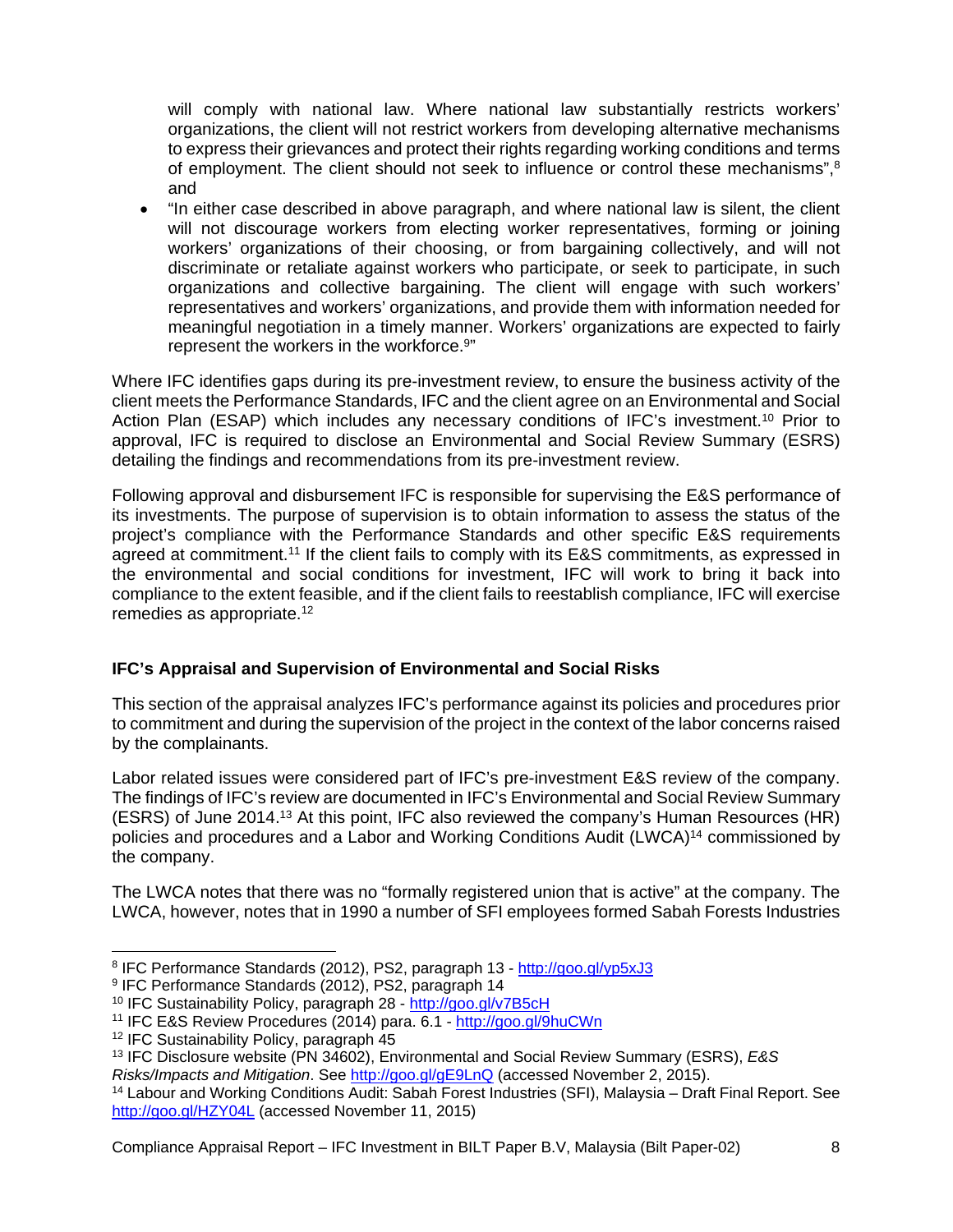Employees Union (SFIEU) and requested that the company officially recognize their union. The LWCA further notes that this request was rejected by the company on the basis that: (a) the documentation relevant to union formation was not in proper order and (b) a significant number of the employees who wanted to join were from departments (administrative, security and managerial) that were restricted from joining unions as per the stipulations of the Trade Unions Act (1955).

According to the LWCA, SFIEU then lodged a complaint regarding the issue with the Department of Industrial Relations under the Ministry of Human Resources ("The Ministry"). Upon SFI's acquisition by Bilt Paper in 2009, the Ministry forwarded a directive to the company to formally recognize the union. SFI subsequently challenged this decision by filing a judicial review of the case in the high court. It is reported that on October 6, 2009, the previous ruling was overturned in favor of SFI. Following this ruling, the LWCA describes the following chain of events:

- SFI employees became affiliated to an external union Sabah Timber Industries Employees Union (STIEU), whose objective was to negotiate a collective bargaining agreement on the employees' behalf. STIEU was rejected by the company on the basis that the union was primarily for timber industries employees and SFI's pulp and paper employees were not considered to be under that work sector.
- The company's action was challenged by STIEU, which filed a complaint with the Ministry, which in turn issued a ruling in favor of the employees' affiliation to STIEU. On January 26, 2011, a notice was sent to SFI to recognize the union.
- On August 10, 2011, SFI filed a second judicial review of the case but the review application was dismissed by the High Court. Subsequently, a notice of appeal was filed by SFI on August 17, 2011.
- On November 27, 2012, the Court of Appeal ruled in favor of SFI and the January 2011 notice to SFI to recognize STIEU was quashed.

The LWCA notes that the company proceeded to form an alternative workers' association - the Joint Consultative Committee (JCC), an internal platform for the company to address employee grievances. However, the employees have not been actively engaged in the JCC and continue to push for the recognition of STIEU through the Ministry.

Based on the above findings, the LWCA indicates that SFI's practices are only partially aligned with the workers' organizations requirements of PS2, noting that SFI is not against formation of a union provided that "it is an internal union and not affiliated to any external entities which may lead to external influence on the company's operations and labor management."<sup>15</sup> In conclusion, the LWCA report recommends that the company sustain support for the JCC and ensure a transparent mediation process between the various stakeholders (i.e. the worker representatives, the government authorities, and the SFI management) to resolve the union issue.16

IFC's ESRS acknowledges the LWCA report findings and confirms that the freedom of association issue is of concern to workers. The ESRS also notes that the JCC is a temporary measure; that SFI commits to not opposing the unionizing of its workers, and that it will undertake steps to facilitate the formation of a union.

Following IFC's E&S review, the company agreed to an Environmental and Social Action Plan  $(ESAP)^{17}$  that included remedial actions responding to issues identified in the LWCA. For example, the ESAP required the company to complete the development of upgraded HR Policies and Procedures; and also to upgrade its Grievance Management System in line with

 $\overline{a}$ 

<sup>15</sup> Labour and Working Conditions Audit. p.59.

<sup>&</sup>lt;sup>16</sup> Labour and Working Conditions Audit. p. 58f.

<sup>&</sup>lt;sup>17</sup> E&S Action Plans http://goo.gl/gNGDXm (Accessed November 17, 2015)